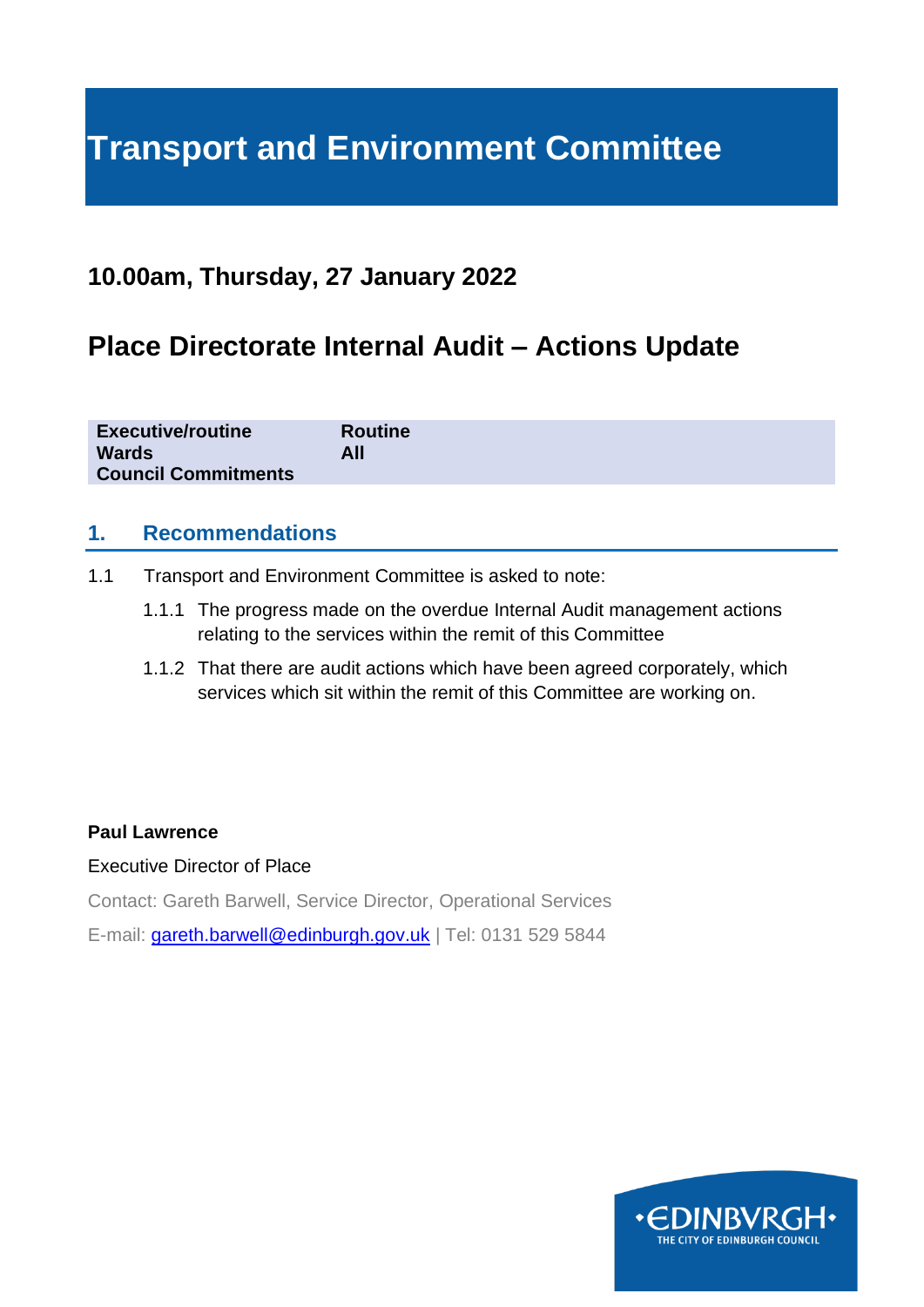**Report**

# **Place Directorate Internal Audit – Actions Update**

#### **2. Executive Summary**

- 2.1 This report sits alongside the referral report from the Governance, Risk and Best Value Committee on 14 [December](https://democracy.edinburgh.gov.uk/ieListDocuments.aspx?CId=138&MId=6133&Ver=4) 2021 on overdue findings and provides an update on progress on management actions arising from Internal Audits which specifically relate to services which fall within the remit of this Committee.
- 2.2 The Place Senior Management team are committed to ensuring appropriate action is taken to progress open internal audit actions to conclusion, with appropriate focus on closure of all high rated findings and all findings that are over one year overdue.

#### **3. Background**

- 3.1 On 14 December 2021, the Governance, Risk and Best Value Committee considered a report on overdue findings and key performance indicators presented by Internal Audit (IA). The report was based on information prepared 5 November 2021.
- 3.2 This report was referred to Transport and Environment Committee for information and is included on this meeting agenda.

#### **4. Main report**

- 4.1 Appendix 1 provides an updated summary of the overdue Internal Audit actions as at 5 November 2021 which fall within the remit of the Transport and Environment Committee.
- 4.2 There are nine Internal Audit management actions which are overdue on their original implementation date which relate to the remit of this Committee. These actions sit within audit areas:
	- 4.2.1 Road Services Improvement Plan PL1808 (eight); and
	- 4.2.2 Street Lighting and Traffic Signals PL1810 (one).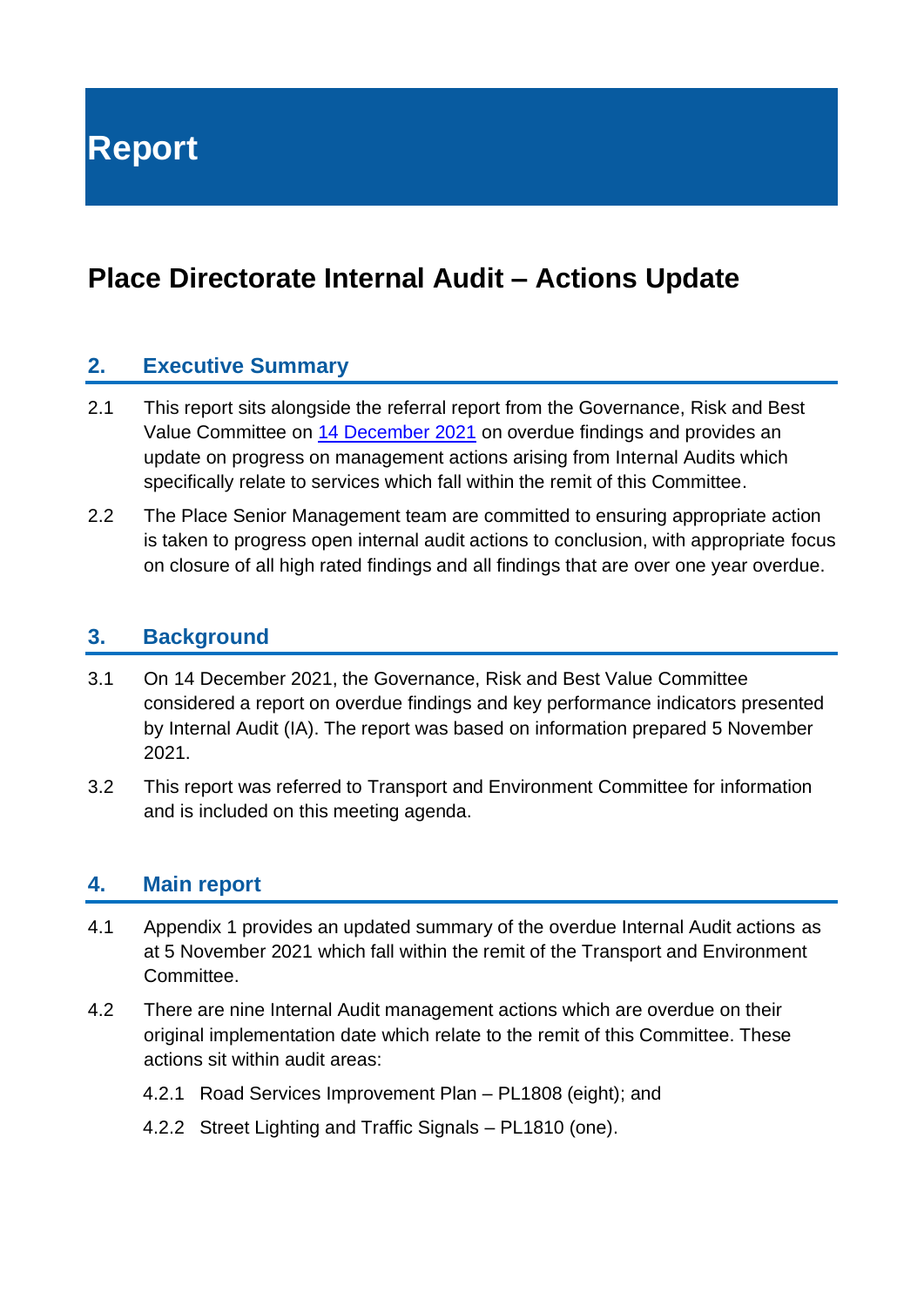- 4.3 Since 5 November 2021, two actions from the Road Services Improvement Plan audit have been marked as closed and one further action has been marked as implemented (awaiting review by IA).
- 4.4 There are a small number of overdue management actions which relate to Internal Audits on Council processes which are being implemented across all Council Services. These include services within the remit of this Committee. These include:

#### **RES1809 – Suppler Management Framework and CIS Payments**

4.4.1 Outstanding actions relate to support and guidance for contract managers, and risk assessments for tier 1 and 2 contracts. Evidence has now been submitted for action 1.3(3) and closure is awaiting IA review.

#### **CE1902 – Policy Management Framework**

4.4.2 Issue 1.2b – relates to a review of the completeness and accuracy of the Council's policies and online policy register. This has now been marked as implemented and is awaiting IA approval.

#### **CW1702 - Resilience BC**

4.4.3 The actions under this audit all now have revised implementation dates to recognise that the Council will prepare new Business Impact Assessments once service resumption post COVID-19 is completed.

#### **CW1914 - Unsupported Technology (Shadow IT) and End User Computing**

4.4.4 Issue 2 – relates to second line assurance to confirm that relevant security, information and resilience risks associated with ongoing use of shadow IT and end user computing applications are being effectively managed by directorates and divisions. This will be assessed in line with the assurance process for the 2021/22 financial year.

#### **5. Next Steps**

5.1 Officers will continue to progress with implementation of management actions arising from Internal Audits and will aim to conclude these within the agreed timescales.

#### **6. Financial impact**

6.1 There are no financial impacts arising from this report.

#### **7. Stakeholder/Community Impact**

7.1 None.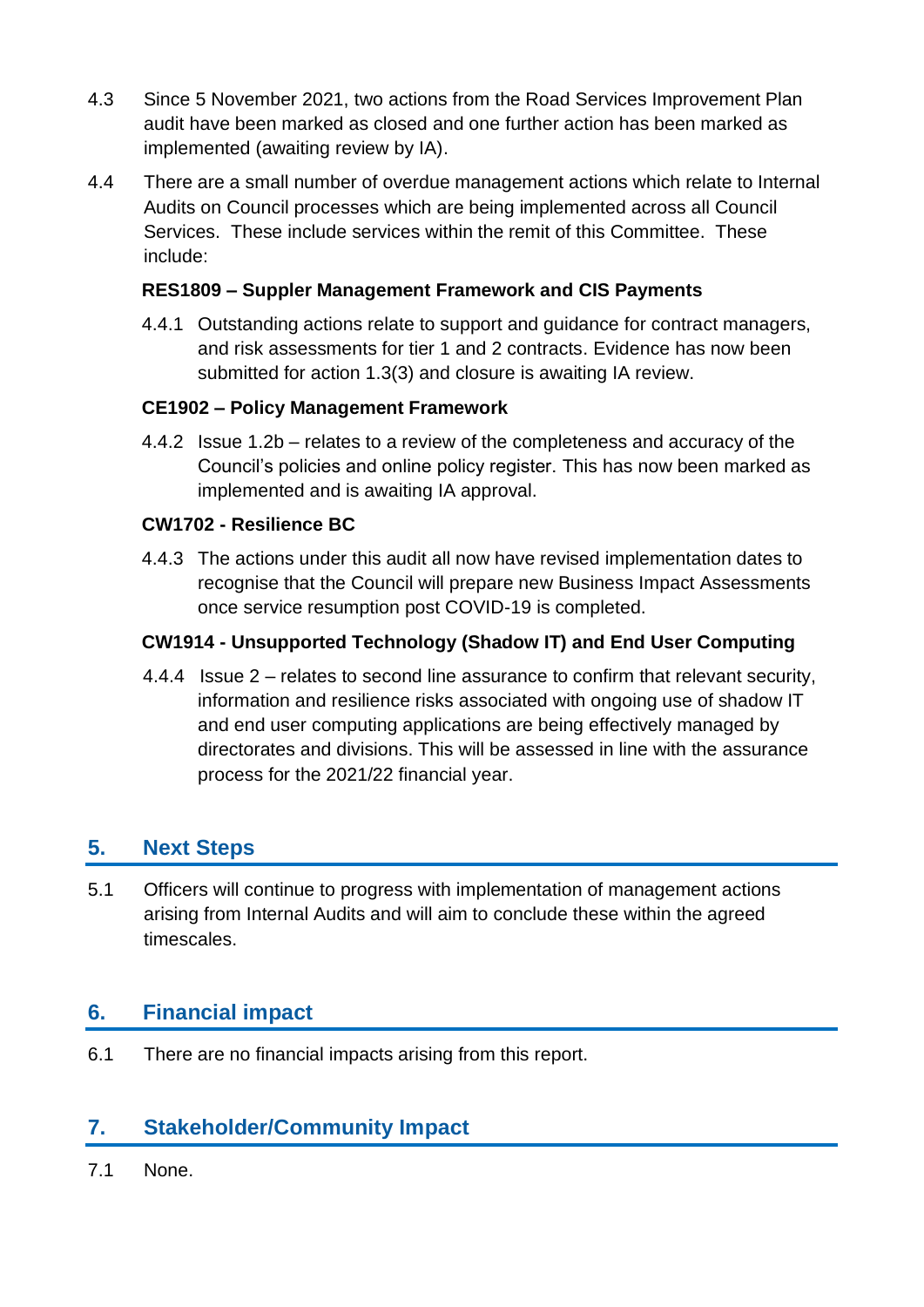## **8. Background reading/external references**

8.1 None.

## **9. Appendices**

9.1 Appendix 1 – Transport and Environment Committee Extract Summary of Internal Audit: Overdue Findings as at 5 November 2021.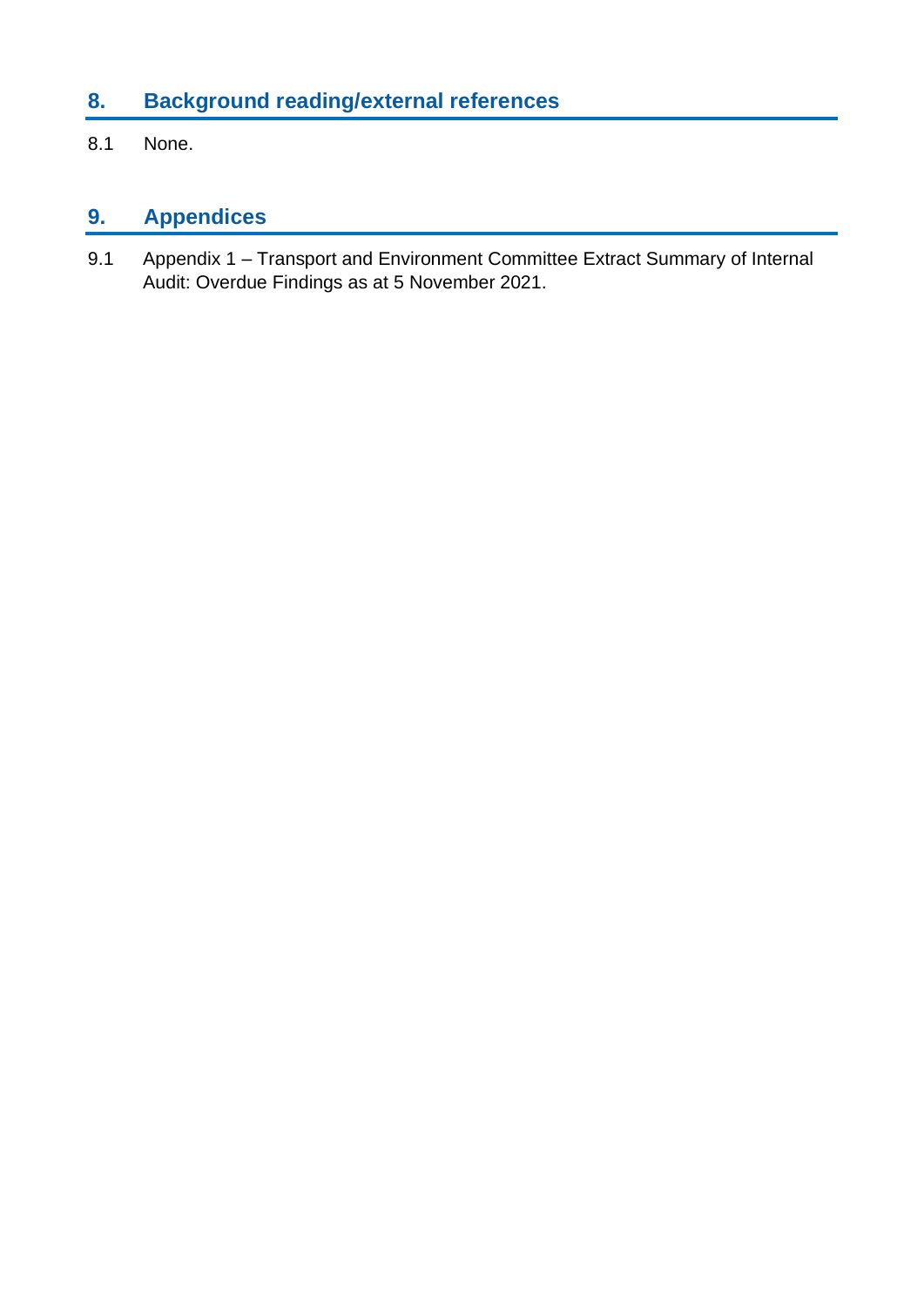#### **Appendix 1 – Transport and Environment Committee Extract Summary of Internal Audit: Overdue Findings and Key Performance Indicators as at 5 November 2021**

| <b>Audit Ref</b><br><b>PL1808</b> | Audit Title - Road Services Improvement Plan |                                                                                                                                                                                                                                                                                                                                                                                                                                         |                                     |                                           | <b>Responsible manager: Cliff Hutt</b> |                                                                                                                                                                                                                                                     |  |
|-----------------------------------|----------------------------------------------|-----------------------------------------------------------------------------------------------------------------------------------------------------------------------------------------------------------------------------------------------------------------------------------------------------------------------------------------------------------------------------------------------------------------------------------------|-------------------------------------|-------------------------------------------|----------------------------------------|-----------------------------------------------------------------------------------------------------------------------------------------------------------------------------------------------------------------------------------------------------|--|
| <b>Finding</b><br>reference       | <b>Issue Type</b><br>(Finding<br>Rating)     | <b>Agreed Management Action</b>                                                                                                                                                                                                                                                                                                                                                                                                         | Original<br>Implementat<br>ion Date | <b>Revised</b><br>Implementat<br>ion Date | <b>Current</b><br><b>Status</b>        | <b>Status Update</b>                                                                                                                                                                                                                                |  |
| 1.1                               | <b>High</b>                                  | The Roads Service Improvement Plan (the Plan)<br>will be reviewed following completion of the<br>organisational restructure and will consider the<br>points noted in the recommendation. A review of<br>the financial operating model will also be<br>undertaken with the aim of embedding a new<br>budget structure for the service. Once completed<br>the Plan business case will be refreshed to<br>reflect any significant changes. | 30/04/2020                          | 01/09/2021                                | In<br>progress                         | Implemented status of this action<br>was overturned by Internal Audit<br>(IA) as more evidence was to be<br>sought.                                                                                                                                 |  |
| 1.3                               | <b>High</b>                                  | The re-based plan will be managed in line with<br>the Project Management Toolkit for Major<br>Projects. The plan will be managed by the<br>Roads service Performance Coordinator once<br>appointed in the revised structure.                                                                                                                                                                                                            | 20/12/2020                          | 01/08/2021                                | -ln<br>progress                        | Alternative evidence is to be<br>submitted to show that risk has<br>been mitigated. This is due to the<br>Project Management Toolkit not<br>applying to the Plan. An approach<br>has been agreed with IA and this is<br>currently being progressed. |  |
| 1.4                               | <b>High</b>                                  | A post implementation review of both the new<br>organisational structure (31 March 2020) and<br>completed Roads Service Improvement Plan<br>(the Plan) actions (March 2021) will take place to<br>assess the effectiveness of the new service and<br>any requirements for change, and the impact of<br>the changes delivered through the Plan.                                                                                          | 31/03/2021                          | 01/11/2022                                | -ln<br>progress                        | The implementation date for this<br>action was revised to recognise the<br>delay in implementing the new<br>service structure as a result of<br>COVID-19. This review will now be<br>completed by 01/11/2022.                                       |  |

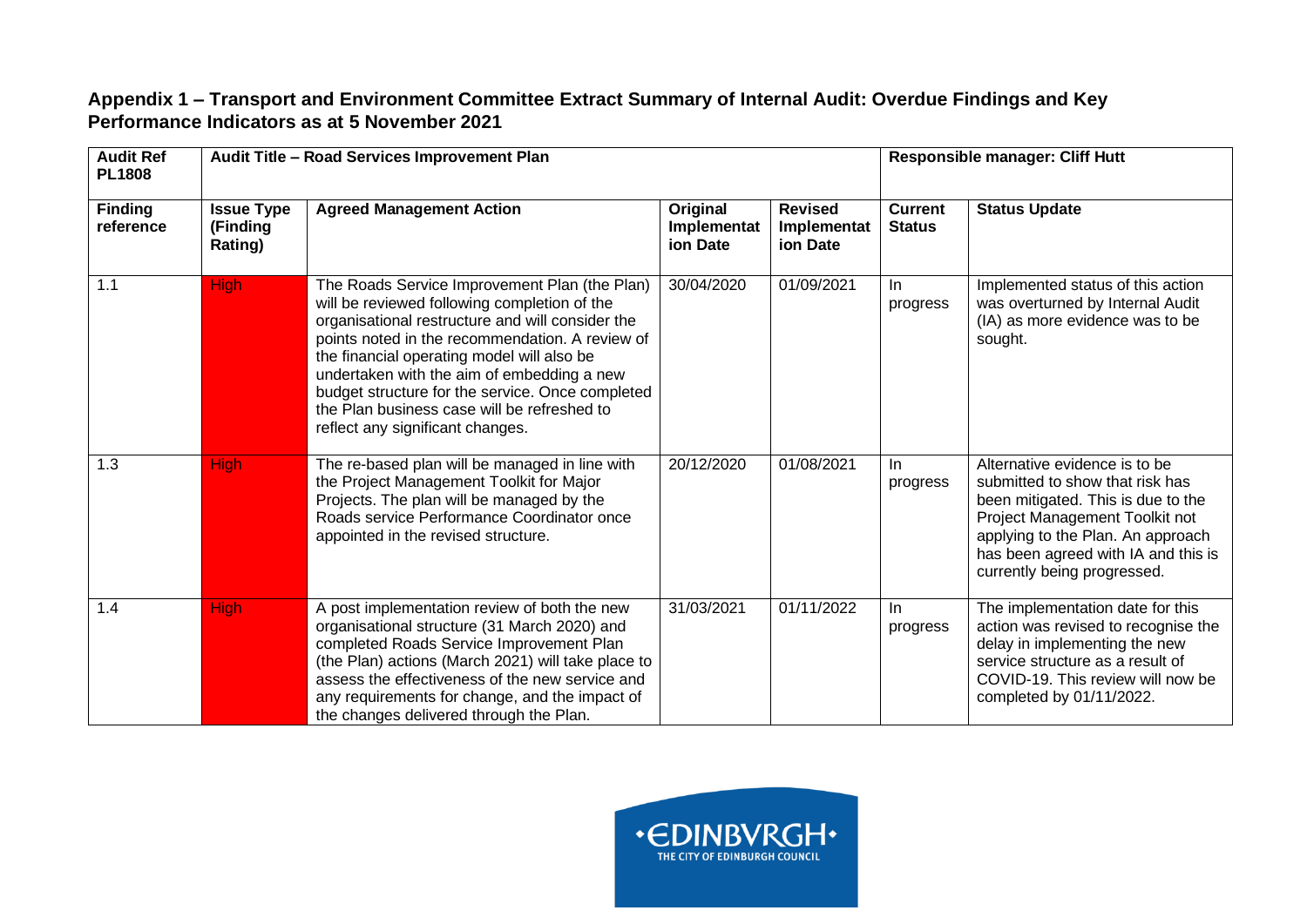| 2.1 | <b>High</b> | One of the roles included in the new Roads<br>structure is a Roads Service Performance<br>Coordinator. The team member appointed to this<br>role will be responsible for designing;<br>implementing; and maintaining a performance<br>and quality assurance framework that will<br>incorporate the recommendations made to<br>support ongoing monitoring and management of<br>the Roads service.<br>This will involve ensuring that all Roads teams<br>develop team plans that include key<br>performance measures; outline their respective<br>roles and responsibilities for delivery; and are<br>aligned with overall Council's commitments that<br>are relevant to Roads.                                                                                                                                                                                                                                                                                                                      | 31/07/2020 | 30/12/2021 | In<br>progress                | Since last update, revised KPIs<br>have been approved and submitted<br>to Strategy and Insight to create a<br>performance dashboard. Following<br>review with service a revised date<br>for this action will be submitted. |
|-----|-------------|----------------------------------------------------------------------------------------------------------------------------------------------------------------------------------------------------------------------------------------------------------------------------------------------------------------------------------------------------------------------------------------------------------------------------------------------------------------------------------------------------------------------------------------------------------------------------------------------------------------------------------------------------------------------------------------------------------------------------------------------------------------------------------------------------------------------------------------------------------------------------------------------------------------------------------------------------------------------------------------------------|------------|------------|-------------------------------|----------------------------------------------------------------------------------------------------------------------------------------------------------------------------------------------------------------------------|
| 2.2 | High        | 1. The existing Transport Design and Delivery<br>quality framework will be revised to reflect the<br>new Roads and Transport Infrastructure Service<br>and rolled out across the service. As part of this<br>review, the recommendations highlighted above<br>will be considered and incorporated where<br>appropriate. The Design, Structures and Flood<br>Prevention Manager will be responsible for<br>refreshing the quality 30/06/2021 31/03/2021 In<br>progress Evidence of implementation submitted<br>to Internal Audit on 01/04/2021, 14/04/2021 and<br>16/04/2021. Internal audit have requested<br>additional information in order to close this<br>action. 88 framework once appointed.<br>2. A sampling regime will be designed and<br>embedded for safety inspections to ensure that<br>defects are being categorised properly. This<br>process will be designed and implemented by<br>the Team Leader for Safety Inspections to be<br>appointed as part of the ongoing restructure. | 30/06/2020 | 30/06/2021 | <b>Now</b><br>Implemen<br>ted | Evidence has been submitted and<br>this action has been marked as<br>implemented. Closure is awaiting IA<br>approval.                                                                                                      |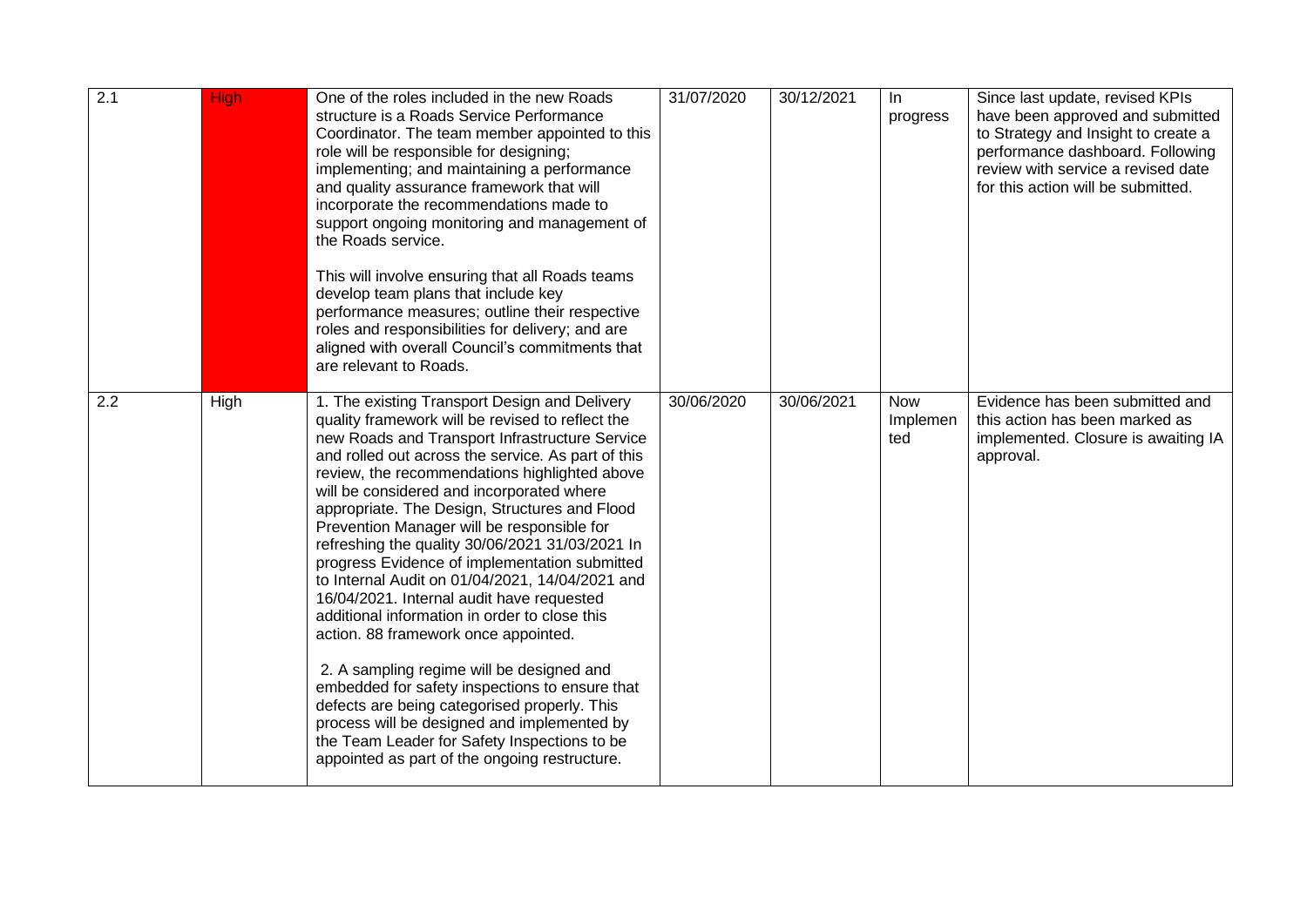|                  |     | 3. A sampling regime will be designed and<br>embedded for road defect repairs to ensure that<br>repairs are fit for purpose and effective.<br>4. Key performance indicators for each team will<br>be included in the target setting for each 4th tier<br>manager and their direct reports to ensure focus<br>on these measures. Emerging themes from<br>Team Plans and quality assurance reviews will<br>also be shared with Roads teams, and individual<br>and team training needs will be considered<br>based on the themes identified. This process will<br>be designed and implemented by the Service<br>Performance Coordinator to be appointed as<br>part of the ongoing restructure. |            |            |                      |                                                                                        |
|------------------|-----|---------------------------------------------------------------------------------------------------------------------------------------------------------------------------------------------------------------------------------------------------------------------------------------------------------------------------------------------------------------------------------------------------------------------------------------------------------------------------------------------------------------------------------------------------------------------------------------------------------------------------------------------------------------------------------------------|------------|------------|----------------------|----------------------------------------------------------------------------------------|
| 3.3              | Low | On appointment, the new Service Performance<br>Coordinator and Team Leader - Safety<br>Inspections will work with Pitney Bowes (the<br>supplier of the Confirm system) to develop a<br>new process to plan and monitor safety<br>inspection performance                                                                                                                                                                                                                                                                                                                                                                                                                                     | 31/03/2020 | 30/09/2021 | <b>Now</b><br>closed | This action has been closed<br>since the IA report of 5<br>November 2021 was prepared. |
| 4.1              | Low | A new process will be developed within the<br>Confirm system which requires reconciliation<br>between accident claim enquiries and those<br>logged on the Local Authority Claims Handling<br>System (LACHS) system.                                                                                                                                                                                                                                                                                                                                                                                                                                                                         | 28/05/2020 | 31/03/2021 | In.<br>progress      | Additional evidence has been<br>requested by IA.                                       |
| 3.2 <sub>b</sub> | Low | Design and implement a training framework for<br>all relevant Inspectors in line with the newly<br>adopted 'Road Safety Inspection and Defect<br><b>Categorisation Procedure</b> '                                                                                                                                                                                                                                                                                                                                                                                                                                                                                                          | 31/08/2020 | 01/04/2021 | <b>Now</b><br>closed | This action has been closed<br>since the IA report of 5<br>November 2021 was prepared. |